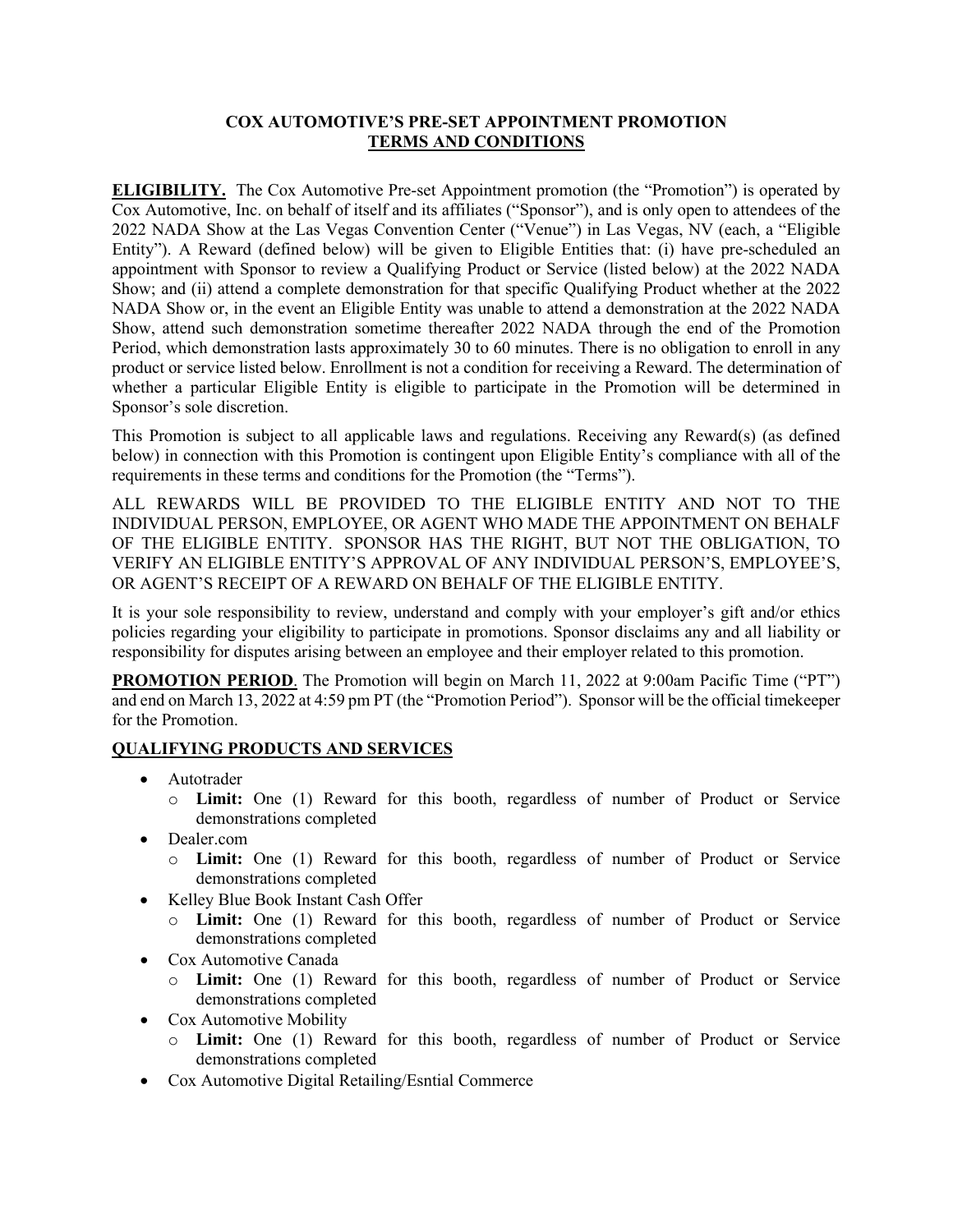- o **Limit:** One (1) Reward for this booth, regardless of number of Product or Service demonstrations completed
- DealShield
	- o **Limit:** One (1) Reward for this booth, regardless of number of Product or Service demonstrations completed
- NextGear Capital
	- o **Limit:** One (1) Reward for this booth, regardless of number of Product or Service demonstrations completed
- Ready Logistics/Central Dispatch
	- o **Limit:** One (1) Reward for this booth, regardless of number of Product or Service demonstrations completed
- LotVision
	- o **Limit:** One (1) Reward for this booth, regardless of number of Product or Service demonstrations completed
- Dealertrack Dealer Management System (DMS)
	- o **Limit:** One (1) Reward for this booth, regardless of number of Product or Service demonstrations completed
- Dealertrack Finance and Insurance (F&I) Products
	- o **Limit:** One (1) Reward for this booth, regardless of number of Product or Service demonstrations completed
- Dealertrack Title Products (Accelerated Title, RegUSA)
	- o **Limit:** One (1) Reward for this booth, regardless of number of Product or Service demonstrations completed
- Manheim
	- o **Limit:** One (1) Reward for this booth, regardless of number of Product or Service demonstrations completed
- vAuto Provision and/or Conquest
	- o **Limit:** One (1) Reward for this booth, regardless of number of Product or Service demonstrations completed
- Upside
	- o **Limit:** One (1) Reward for this booth, regardless of number of Product or Service demonstrations completed
- VinSolutions
	- o **Limit:** One (1) Reward for this booth, regardless of number of Product or Service demonstrations completed
- Xtime
	- o **Limit:** One (1) Reward for this booth, regardless of number of Product or Service demonstrations completed

**REWARD**. Eligible Entities meeting the eligibility requirements, above, will receive the following incentive in the form of a Reward (a "Reward"):

• one (1) \$50 pre-paid Amazon gift card

## **REWARD QUANTITIES LIMITED, AVAILABLE WHILE SUPPLIES LAST.**

All Rewards are subject to availability. Pre-paid cards subject to terms and conditions of card issuers. Sponsor reserves the right to substitute Reward with a reward of equal or greater value. Reward earned in this Promotion will be awarded directly to the relevant Eligible Entity by a method determined in Sponsor's sole discretion.